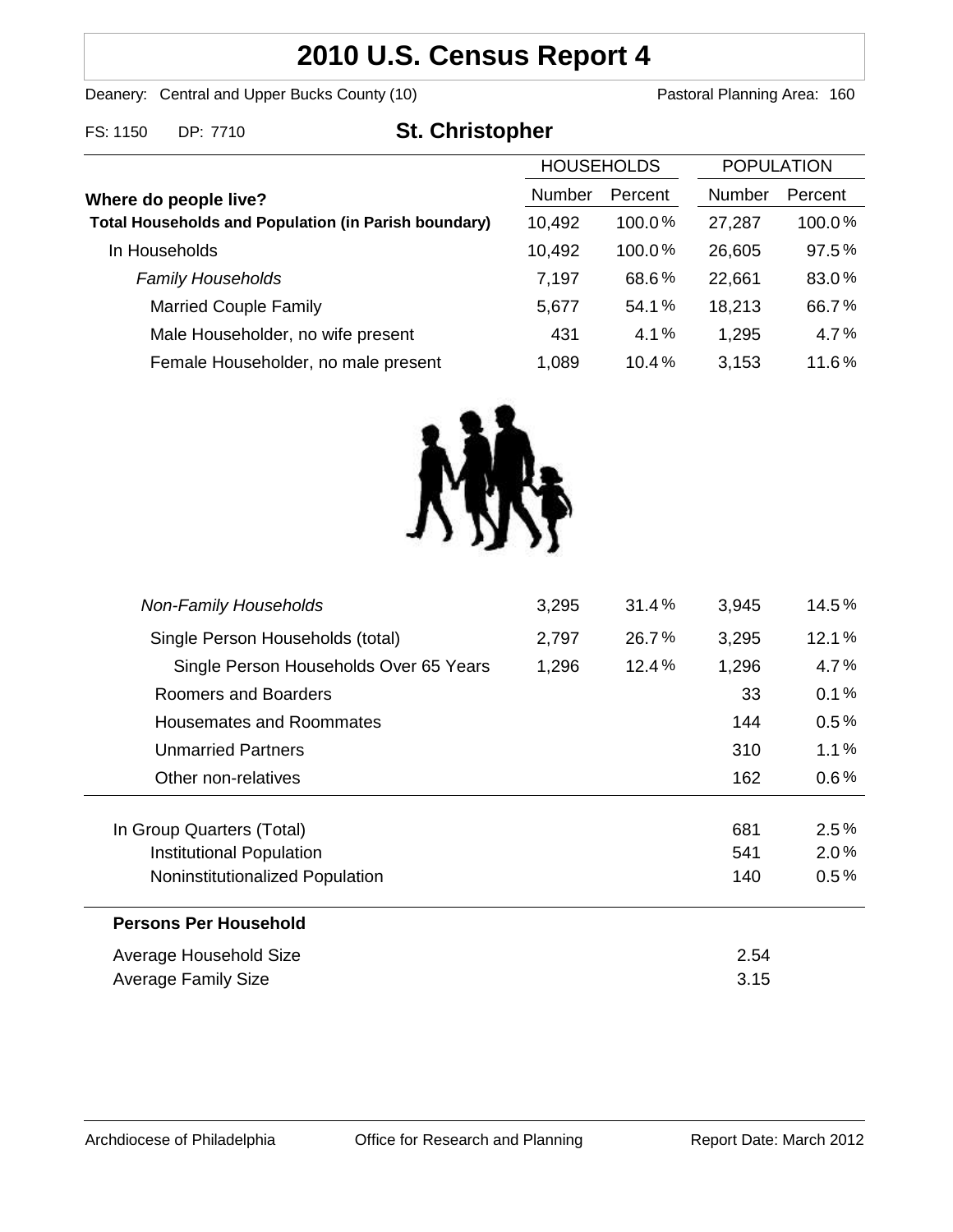## **2010 U.S. Census Report 4**

Deanery: Central and Upper Bucks County (10) Deanery: Central and Upper Bucks County (10)

FS: 1150 DP: 7710 **St. Christopher**

|                                                      |                | <b>POPULATION</b> |  |
|------------------------------------------------------|----------------|-------------------|--|
| Where do Children - Under Age 18 Live?               | Number         | Percent           |  |
| Total Children - Under Age 18 (in Parish boundary)   | 5,159          | 100.0%            |  |
| In Households                                        | 5,157          | 100.0%            |  |
| Householder or spouse is under 18                    | 2              | 0.0%              |  |
| With Related:                                        |                |                   |  |
| Married-Couple Family                                | 3,794          | 73.5%             |  |
| Male Householder, No Wife Present                    | 237            | 4.6%              |  |
| Female Householder, No Husband Present               | 610            | 11.8%             |  |
| <b>Other Related Householder</b>                     | 85             | 1.6%              |  |
| <b>With Non-Relatives</b>                            | 42             | 0.8%              |  |
| <b>Grandparent Householder</b>                       | 388            | 7.5%              |  |
| In Group Quarters                                    | 1              | 0.0%              |  |
| Institutionalized population                         | 0              | 0.0%              |  |
| Noninstitutionalized population                      | 1              | 0.0%              |  |
| Where do Adults - Age 65 and Older - Live?           |                |                   |  |
| Total Adults - Age 65 and Older (in Parish boundary) | 5,183          | 100.0%            |  |
| In Households                                        | 4,696          | 90.6%             |  |
| Family Households:                                   | 3,214          | 62.0%             |  |
| Is Householder or Spouse                             | 2,689          | 51.9%             |  |
| With Other Relative Householder                      | 77             | 1.5%              |  |
| With Non-Related Householder                         | 19             | 0.4%              |  |
| is Parent                                            | 289            | 5.6%              |  |
| is Parent-in-Law                                     | 140            | 2.7%              |  |
| In Non-family Households:                            | 1,482          | 28.6%             |  |
| Male Living Alone                                    | 360            | 6.9%              |  |
| Male not Living Alone                                | 39             | $0.8\%$           |  |
| Female Living Alone                                  | 936            | 18.1%             |  |
| Female not Living Alone                              | 31             | 0.6%              |  |
| Other                                                | 115            | 2.2%              |  |
| In Group Quarters                                    | 487            | 9.4%              |  |
| Institutionalized population                         | 480            | 9.3%              |  |
| Noninstitutionalized population                      | $\overline{7}$ | 0.1%              |  |
| Housing Units in the Parish boundary                 |                |                   |  |
| <b>Total Housing Units</b>                           | 10,933         | 100.0%            |  |
| Occupied                                             | 10,492         | 96.0%             |  |
| Owner-Occupied                                       | 7,801          | 71.3%             |  |
| Renter-Occupied                                      | 2,691          | 24.6%             |  |
| Vacant                                               | 441            | 4.0%              |  |

Archdiocese of Philadelphia **Office for Research and Planning** Report Date: March 2012